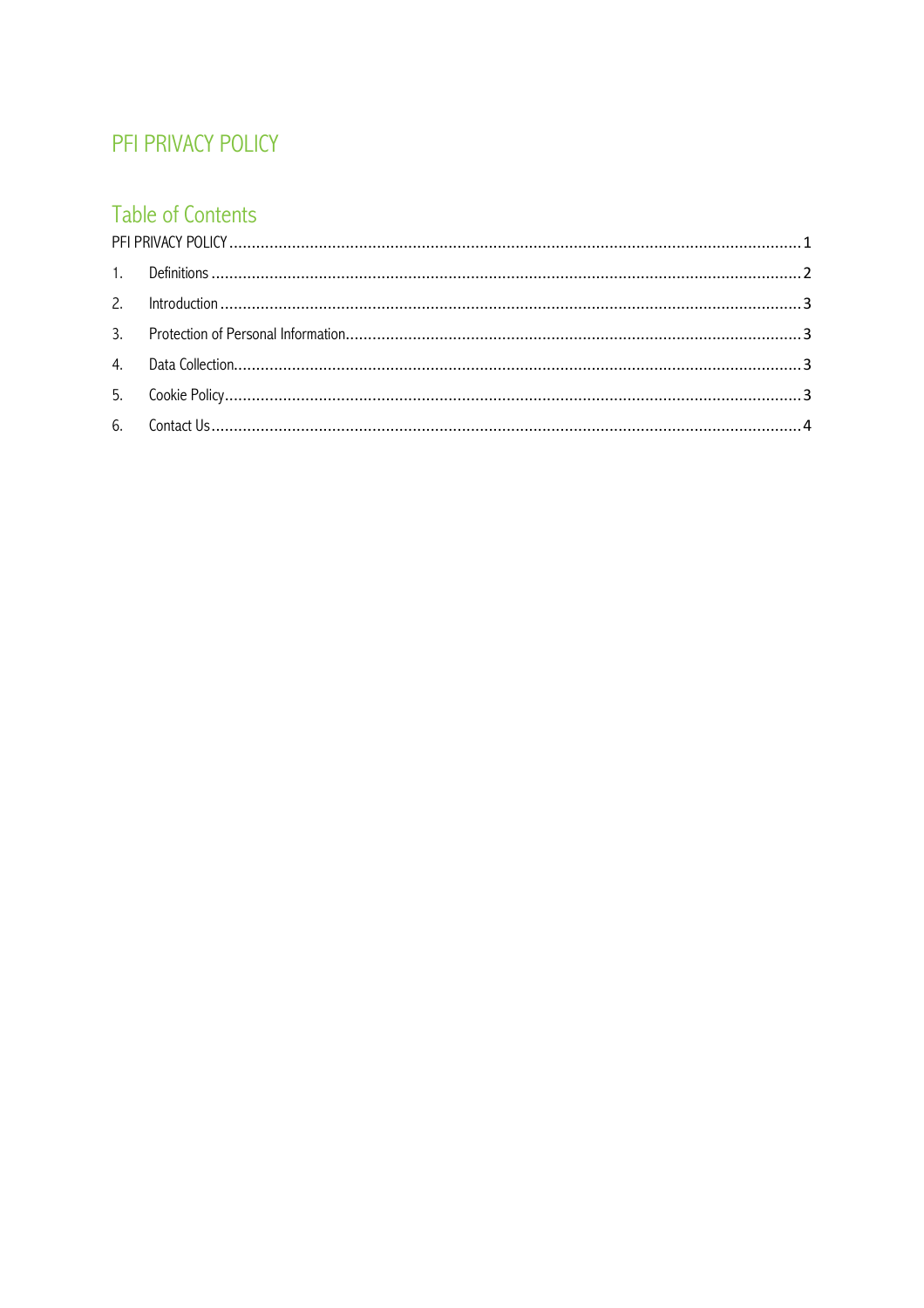### 1. Definitions

As per the context of the Protection of Personal Information Act (POPIA) and the Promotion of Access to Information Act (PAIA), the following definitions are applicable:

"Cookies" are small data files sent from a server to your web browser or mobile device that is stored on your browser cache or mobile device.

"Data Subject" means the person to whom personal information relates.

"Information Officer" means the person acting on behalf of the Company and discharging the duties and responsibilities assigned to the "head" of the Company by the Acts; The Information Officer is duly authorised to act as such, and such authorisation has been confirmed by the "head" of the Company in writing;

"Personal Information" means information about an identifiable individual, including, but not limited to-

- a) information relating to the race, gender, sex, pregnancy, marital status, national, ethnic or social origin, colour, sexual orientation, age, physical or mental health, well-being, disability, religion, conscience, belief, culture, language and birth of the individual;
- b) information relating to the education or the medical, criminal or employment history of the individual or information relating to financial transactions in which the individual has been involved;
- c) any identifying number, symbol or other particular assigned to the individual;
- d) the address, fingerprints or blood type of the individual;
- e) the personal opinions, views or preferences of the individual, except where they are about another individual or about a proposal for a grant, an award or a prize to be made to another individual;
- f) correspondence sent by the individual that is implicitly or explicitly of a private or confidential nature or further correspondence that would reveal the contents of the original correspondence;
- g) the views or opinions of another individual about the individual;
- h) the views or opinions of another individual about a proposal for a grant, an award or a prize to be made to the individual, but excluding the name of the other individual where it appears with the views or opinions of the other individual; and
- i) the name of the individual where it appears with other personal information relating to the individual or where the disclosure of the name itself would reveal information about the individual, but excludes information about an individual who has been dead for more than 20 years.

"Personnel" means any person who works for or provides services to or on behalf of the Company and receives or is entitled to receive any remuneration. This includes, without limitation, directors (both executive and nonexecutive), all permanent, temporary, and part-time staff as well as contract workers.

"Processing" means any operation or activity or any set of operations, whether or not by automatic means, concerning personal information, including –

- a) The collection, receipt, recording, organisation, collation, storage, updating, or modification, retrieval, alteration, consultation or use;
- b) Dissemination by means of transmission, distribution or making available in any other form; or
- c) Merging, linking, as well as restriction, degradation, erasure or destruction of information.

"Record" means any recorded information, regardless of form or medium, which is in the possession or under the control of the Company, irrespective of whether it was created by the Company.

"Request" means a request for access to a record of the Company.

"Requestor" means any person, including a public body or an official thereof, making a request for access to a record of the Company and includes any person acting on behalf of that person.

"Responsible Party" means a public or private body or any other person which, alone or in conjunction with others, determines the purpose and means for processing personal information.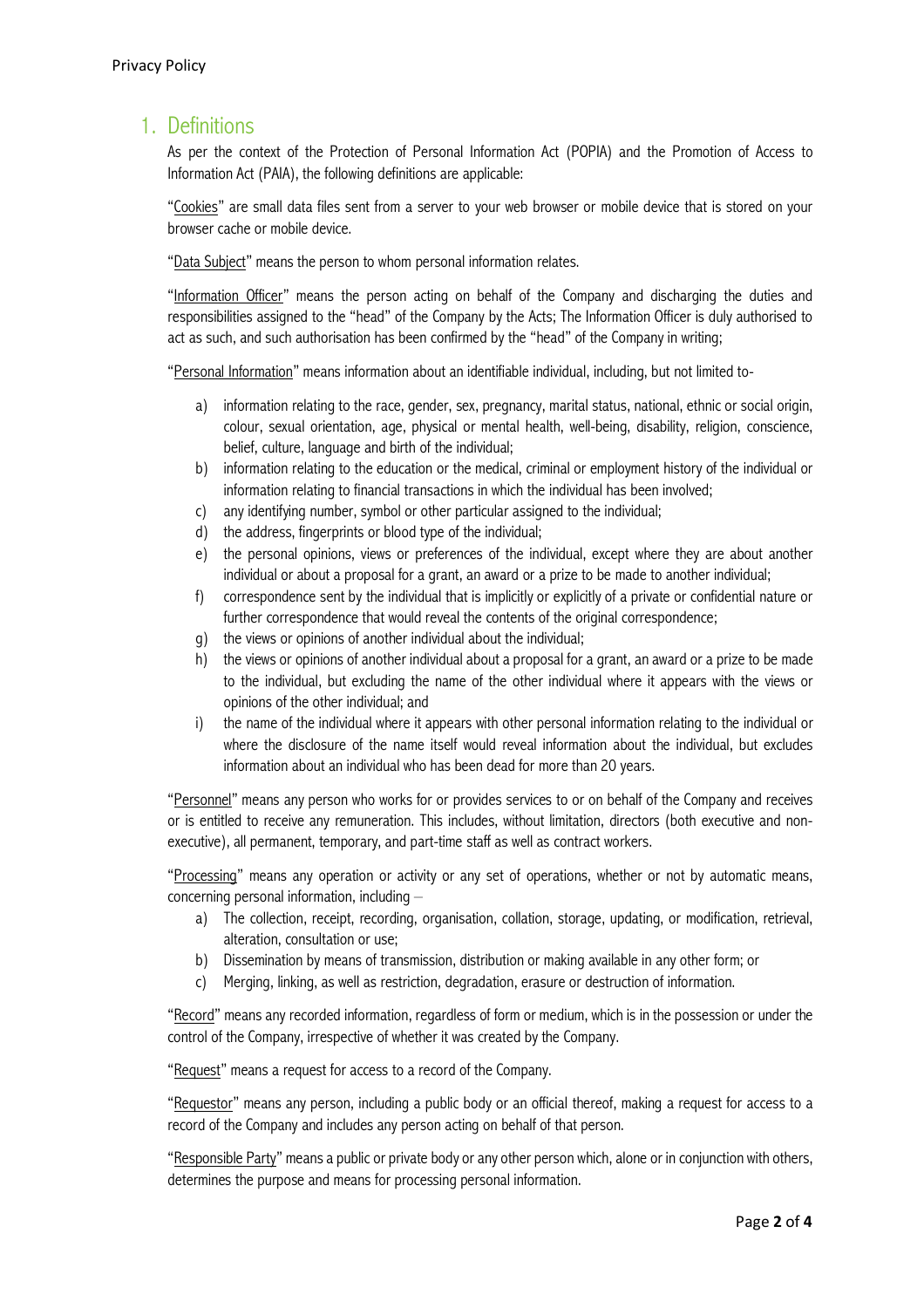"Unique Identifier" means any identifier that is assigned to a data subject and is used by a responsible party for the purposes of the operations of that responsible party and that uniquely identifies that data subject in relation to that responsible party.

#### 2. Introduction

As part of our commitment to protect personal information, while providing a professional service to our members and appointed consultants, this policy provides information regarding information privacy at the Pet Food Industry Association of Southern Africa (PFI).

### 3. Protection of Personal Information

PFI is capturing, processing, storing, and communicating Personal Identifiable Information (PII) to perform its business functions. For a full list of the records, please refer to the POPI & PAIA Manual. It is accountable and a responsible party in ensuring that the PII of a Data Subject

- a. is processed lawfully, fairly, and transparently.
- b. is processed only for the purposes for which it was collected for.
- c. will not be processed for a secondary purpose unless consent is provided.
- d. is accurate and kept up to date;
- e. will not be kept for longer than necessary;
- f. is processed in accordance with integrity and confidentiality principles; this includes physical and organisational measures to ensure that Personal Information, in both physical and electronic form, are subject to an appropriate level of security when stored, processed, and communicated.
- g. is processed in accordance with the rights of Data Subjects, where applicable.

#### 4. Data Collection

Data is only collected and processed as per the specifications in POPIA and the process is outlined within our POPIA and PAIA manual.

Data are processed for the following purpose:

- To ratify new member applications and ensure the criteria, per membership category, have been met ensuring eligibility for PFI membership.
- Provide and deliver accounting services as specified per client.
- To compile and communicate financial reports.
- To respond to member queries.
- To respond to queries received from the public.
- To comply with our legal obligations.
- To maintain and improve our services.
- To aid PFI members in addressing industry related matters.

#### 5. Cookie Policy

For Implementation on the PFI website: www.pfisa.co.za

We only use functional (or required) cookies that are necessary for this site to function, including those that are necessary for Google Analytics to work. We do analyse the use of this website to measure the audience, but it is de-identified data. In other words, we don't know who you are.

Cookies and tracking technologies are used to provide the following usability features via our website: